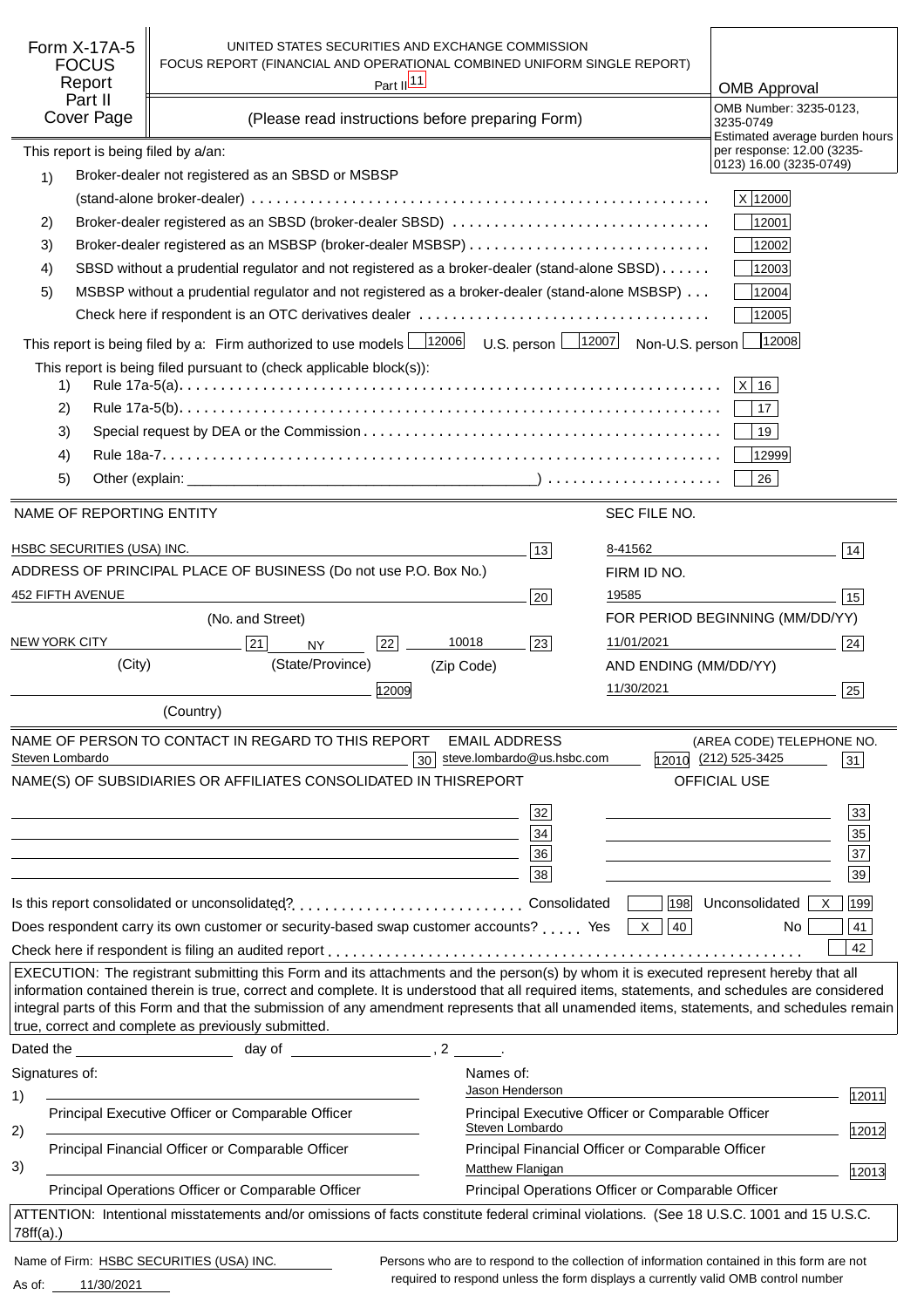Items on this page to be reported by: Futures Commission Merchant

# NET CAPITAL REQUIRED

| A. Risk-Based Requirement                                                                                           |                  |
|---------------------------------------------------------------------------------------------------------------------|------------------|
| i. Amount of Customer Risk                                                                                          |                  |
|                                                                                                                     |                  |
|                                                                                                                     | 376,778,284 7425 |
| iii. Amount of Non-Customer Risk                                                                                    |                  |
|                                                                                                                     |                  |
| iv. Enter 8% of line A.iii $\cdots \cdots \cdots \cdots \cdots \cdots \cdots \cdots \cdots \cdots \cdots \cdots$ \$ | 87,422,427 7445  |
| v. Amount of uncleared swap margin $\cdots \cdots$ \$                                                               |                  |
| vi. If the FCM is also registered as a swap dealer, enter 2% of Line A.v $\cdots \cdots$ \$                         | 7447             |
| vii. Enter the sum of Lines Aii, A.iv and A.vi. <b>Confirmation</b> of the sum of Lines Aii, A.iv and A.vi.         | 464,200,711 7455 |
|                                                                                                                     | $1,000,000$ 7465 |
|                                                                                                                     | 7475             |
| D. Minimum CFTC Net Capital Requirement.                                                                            |                  |
|                                                                                                                     | 464,200.7        |

Note: If amount on Line D is greater than the minimum net capital requirement computed on Item 3760, then enter this greater amount on Item 3760. The greater of the amount required by the SEC or CFTC is the minimum net capital requirement.

510,620,782 \$ CFTC early warning level – enter the greatest of 110% of Line A.vii. or 150% of Line B or 150% of Line C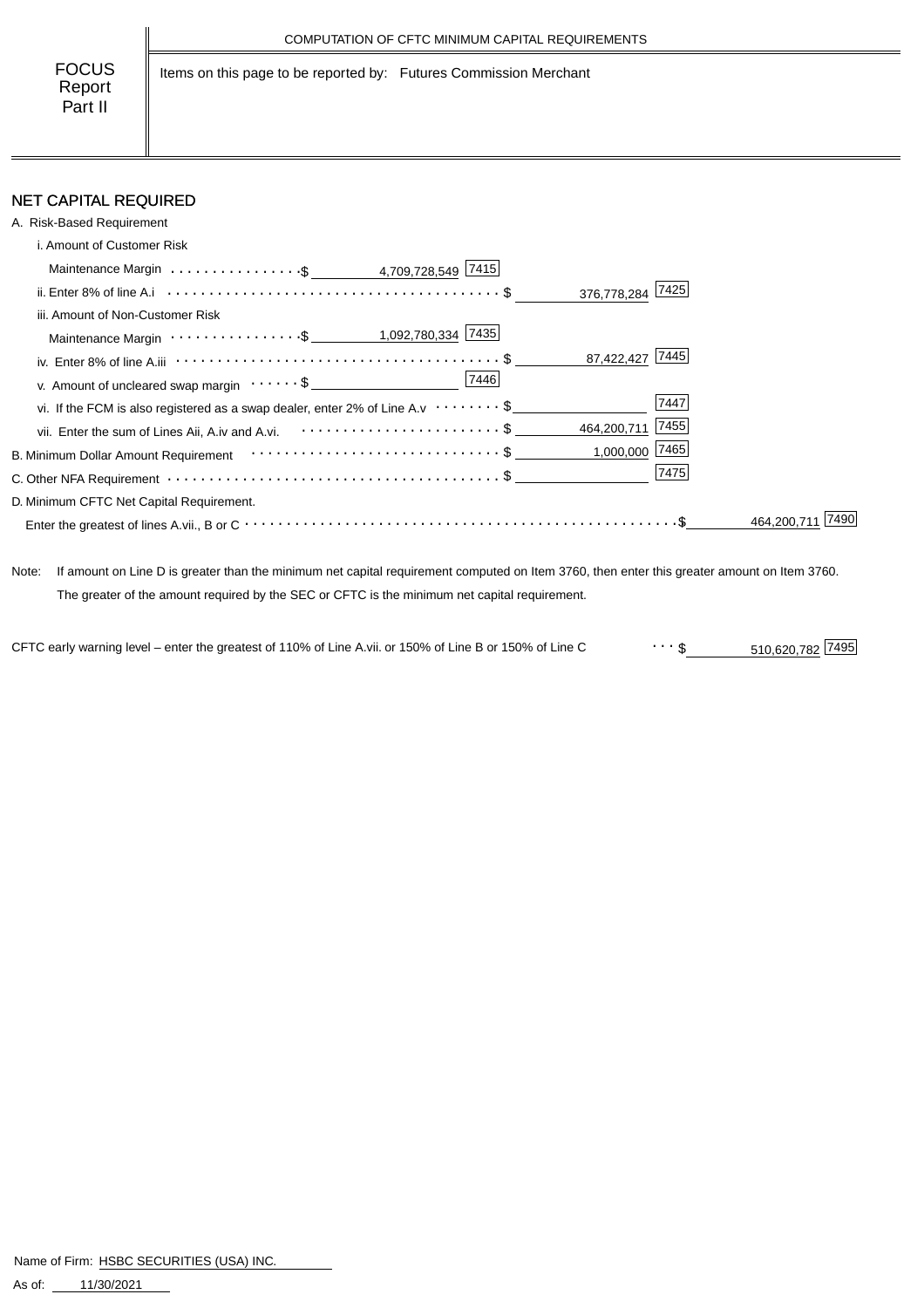Part II | Items on this page to be reported by: Futures Commission Merchant

# SEGREGATION REQUIREMENTS

| 1. Net ledger balance                                                                                                                                                                                                                                                                                                                                         |                       |                |
|---------------------------------------------------------------------------------------------------------------------------------------------------------------------------------------------------------------------------------------------------------------------------------------------------------------------------------------------------------------|-----------------------|----------------|
| A. Cash                                                                                                                                                                                                                                                                                                                                                       | 2,246,828,148 7010    |                |
|                                                                                                                                                                                                                                                                                                                                                               | 825,079,133 7020      |                |
| 2. Net unrealized profit (loss) in open futures contracts traded on a contract market $\cdots\cdots\cdots\cdots\cdots\cdots$ \$                                                                                                                                                                                                                               | 71,860,595 7030       |                |
| 3. Exchange traded options                                                                                                                                                                                                                                                                                                                                    |                       |                |
|                                                                                                                                                                                                                                                                                                                                                               | 760,074,860 7032      |                |
| B. Deduct market value of open option contracts granted (sold) on a contract market $\cdots\cdots\cdots\cdots\cdots\cdots$                                                                                                                                                                                                                                    | 312,963,191) 7033     |                |
|                                                                                                                                                                                                                                                                                                                                                               | 3,590,879,545 7040    |                |
| 5. Accounts liquidating to a deficit and accounts with debit balances                                                                                                                                                                                                                                                                                         |                       |                |
| 7045 <br>378,000                                                                                                                                                                                                                                                                                                                                              |                       |                |
| Less: amount offset by customer owned securities $\cdots \cdots \cdots \cdots$ \$ $($ 377,890 $)$ $ 7047 $ \$                                                                                                                                                                                                                                                 |                       | 110 7050       |
|                                                                                                                                                                                                                                                                                                                                                               | 3,590,879,655 7060    |                |
| <b>FUNDS IN SEGREGATED ACCOUNTS</b>                                                                                                                                                                                                                                                                                                                           |                       |                |
| 7. Deposited in segregated funds bank accounts                                                                                                                                                                                                                                                                                                                |                       |                |
| A. Cash                                                                                                                                                                                                                                                                                                                                                       | 12,650,145 7070       |                |
|                                                                                                                                                                                                                                                                                                                                                               |                       | $0^{27080}$    |
|                                                                                                                                                                                                                                                                                                                                                               | 295,516,553 7090      |                |
| 8. Margins on deposit with derivatives clearing organizations of contract markets                                                                                                                                                                                                                                                                             |                       |                |
| A. Cash                                                                                                                                                                                                                                                                                                                                                       | 2,466,972,465 7100    |                |
|                                                                                                                                                                                                                                                                                                                                                               |                       | $0\sqrt{7110}$ |
|                                                                                                                                                                                                                                                                                                                                                               | 501,717,202 7120      |                |
|                                                                                                                                                                                                                                                                                                                                                               | $(54, 237, 325)$ 7130 |                |
| 10. Exchange traded options                                                                                                                                                                                                                                                                                                                                   |                       |                |
|                                                                                                                                                                                                                                                                                                                                                               | 760,074,860 7132      |                |
| B. Value of open short option contracts $\cdots \cdots \cdots \cdots \cdots \cdots \cdots \cdots \cdots \cdots \cdots \cdots \cdots$                                                                                                                                                                                                                          | 312,963,191) 7133     |                |
| 11. Net equities with other FCMs                                                                                                                                                                                                                                                                                                                              |                       |                |
| A. Net liquidating equity                                                                                                                                                                                                                                                                                                                                     | 3,380,591 7140        |                |
|                                                                                                                                                                                                                                                                                                                                                               |                       | 7160           |
|                                                                                                                                                                                                                                                                                                                                                               | 26,089,844 7170       |                |
| $\sqrt{2}$ $\sqrt{2}$ $\sqrt{2}$ $\sqrt{2}$ $\sqrt{2}$ $\sqrt{2}$ $\sqrt{2}$ $\sqrt{2}$ $\sqrt{2}$ $\sqrt{2}$ $\sqrt{2}$ $\sqrt{2}$ $\sqrt{2}$ $\sqrt{2}$ $\sqrt{2}$ $\sqrt{2}$ $\sqrt{2}$ $\sqrt{2}$ $\sqrt{2}$ $\sqrt{2}$ $\sqrt{2}$ $\sqrt{2}$ $\sqrt{2}$ $\sqrt{2}$ $\sqrt{2}$ $\sqrt{2}$ $\sqrt{2}$ $\sqrt{2$<br>12. Segregated funds on hand (describe: | 1,755,534 7150        |                |
|                                                                                                                                                                                                                                                                                                                                                               | 3,700,956,678 7180    |                |
|                                                                                                                                                                                                                                                                                                                                                               | 110,077,023 7190      |                |
|                                                                                                                                                                                                                                                                                                                                                               | 101,000,000 7194      |                |
| 16. Excess (deficiency) funds in segregation over (under) Management Target Amount Excess  \$                                                                                                                                                                                                                                                                 | 9,077,023 7198        |                |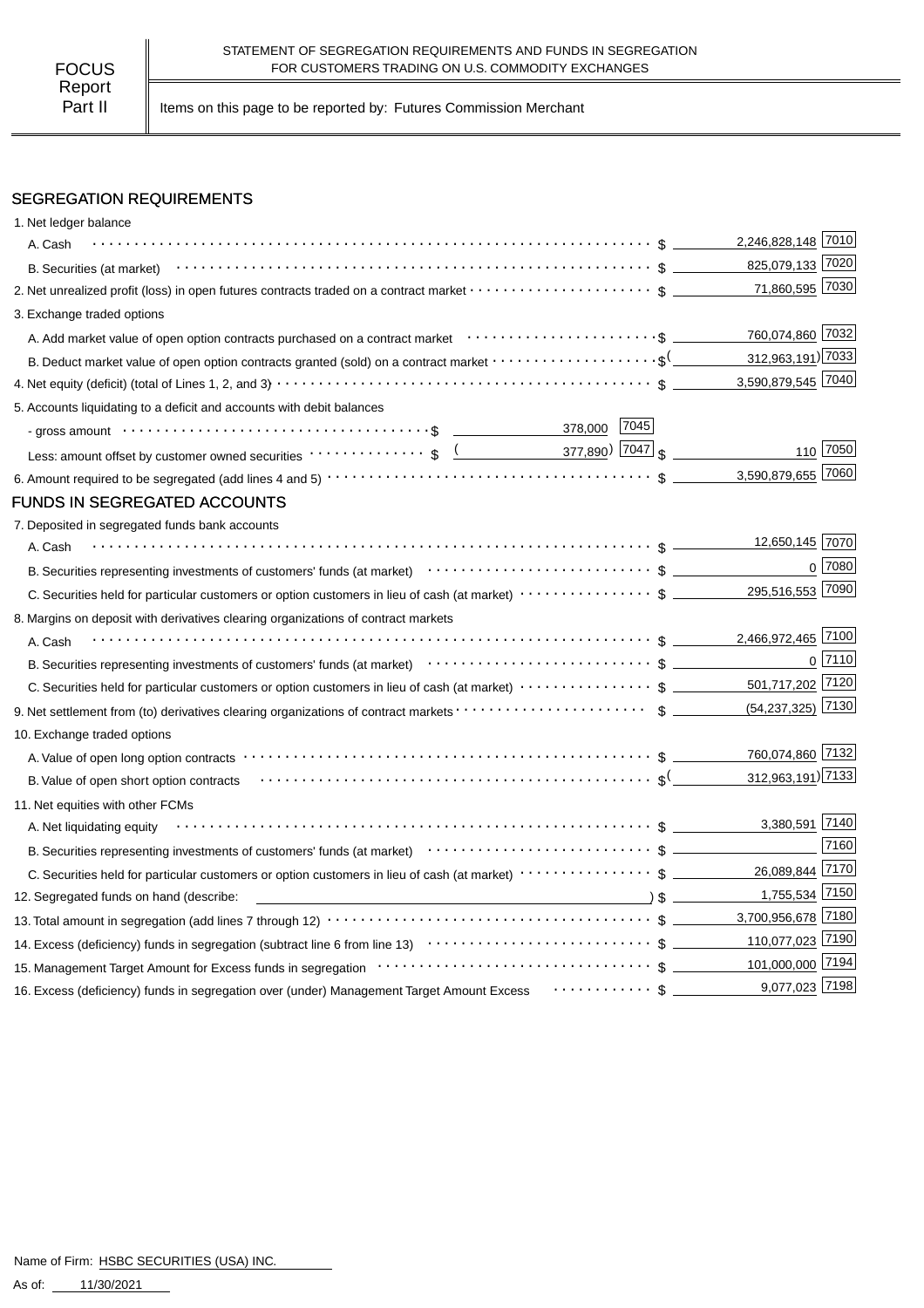#### STATEMENT OF CLEARED SWAPS CUSTOMER SEGREGATION REQUIREMENTS AND FUNDS IN CLEARED SWAPS CUSTOMER ACCOUNTS UNDER SECTION 4D(F) OF THE COMMODITY EXCHANGE ACT

Items on this page to be reported by: Futures Commission Merchant

## CLEARED SWAPS CUSTOMER REQUIREMENTS

| 1. Net ledger balance                                                                                                                                                                                                                             |                                  |
|---------------------------------------------------------------------------------------------------------------------------------------------------------------------------------------------------------------------------------------------------|----------------------------------|
| A. Cash                                                                                                                                                                                                                                           | 2,199,549,761 8500               |
|                                                                                                                                                                                                                                                   | 935,262,204 8510                 |
|                                                                                                                                                                                                                                                   | $(1,773,055,576)$ 8520           |
| 3. Cleared swaps options                                                                                                                                                                                                                          |                                  |
|                                                                                                                                                                                                                                                   | 0 8530                           |
|                                                                                                                                                                                                                                                   | $0$ <sup>8540</sup>              |
| 4. Net equity (deficit) (add lines 1, 2 and 3) $\cdots$ $\cdots$ $\cdots$ $\cdots$ $\cdots$ $\cdots$ $\cdots$ $\cdots$ $\cdots$ $\cdots$ $\cdots$ $\cdots$ $\cdots$ $\cdots$ $\cdots$                                                             | 1,361,756,389 8550               |
| 5. Accounts liquidating to a deficit and accounts with debit balances                                                                                                                                                                             |                                  |
| 39,024,789 8560<br>- gross amount or contact the control of the control of the control of the control of the control of the control of the control of the control of the control of the control of the control of the control of the control of t |                                  |
| Less: amount offset by customer owned securities $\cdots \cdots \cdots$ , $\sqrt{(2.22,819)}$ $\sqrt{(8570)}$ $\sqrt{(2.22,819)}$                                                                                                                 | 1,970 8580                       |
|                                                                                                                                                                                                                                                   |                                  |
| FUNDS IN CLEARED SWAPS CUSTOMER SEGREGATED ACCOUNTS                                                                                                                                                                                               |                                  |
| 7. Deposited in cleared swaps customer segregated accounts at banks                                                                                                                                                                               |                                  |
| A. Cash                                                                                                                                                                                                                                           | $(5,777,097)$ 8600               |
|                                                                                                                                                                                                                                                   | $0^{8610}$                       |
|                                                                                                                                                                                                                                                   | 24,204,176 8620                  |
| 8. Margins on deposit with derivatives clearing organizations in cleared swaps customer segregated accounts                                                                                                                                       |                                  |
| A. Cash                                                                                                                                                                                                                                           | 525,925,977 8630                 |
|                                                                                                                                                                                                                                                   | 0 8640                           |
|                                                                                                                                                                                                                                                   | 911,058,029 8650                 |
|                                                                                                                                                                                                                                                   |                                  |
| 10. Cleared swaps options                                                                                                                                                                                                                         |                                  |
|                                                                                                                                                                                                                                                   | $0^{8670}$                       |
|                                                                                                                                                                                                                                                   | $0$ <sup>8680</sup>              |
| 11. Net equities with other FCMs                                                                                                                                                                                                                  |                                  |
| A. Net liquidating equity                                                                                                                                                                                                                         | 0   8690                         |
|                                                                                                                                                                                                                                                   | $0^{8700}$                       |
| C. Securities held for particular cleared swaps customers in lieu of cash (at market) · · · · · · · · · · · · · · · · · · \$                                                                                                                      | $0^{8710}$                       |
| 12. Cleared swaps customer funds on hand (describe: _____________________________                                                                                                                                                                 | 0 8715                           |
| 13. Total amount in cleared swaps customer segregation (add Lines 7 through 12) $\cdots\cdots\cdots\cdots\cdots\cdots\cdots$ \$ _________1,434,335,513 8720                                                                                       |                                  |
| 14. Excess (deficiency) funds in cleared swaps customer segregation (subtract Line 6 from Line 13) $\cdots$ \$                                                                                                                                    | 72,577,154 8730                  |
| 15. Management target amount for excess funds in cleared swaps segregated accounts $\cdots\cdots\cdots\cdots\cdots\quad$ \$                                                                                                                       | 61,000,000 8760                  |
| 16. Excess (deficiency) funds in cleared swaps customer segregated accounts over (under) management target<br>excess                                                                                                                              | 11,577,154 8770<br>$\frac{1}{2}$ |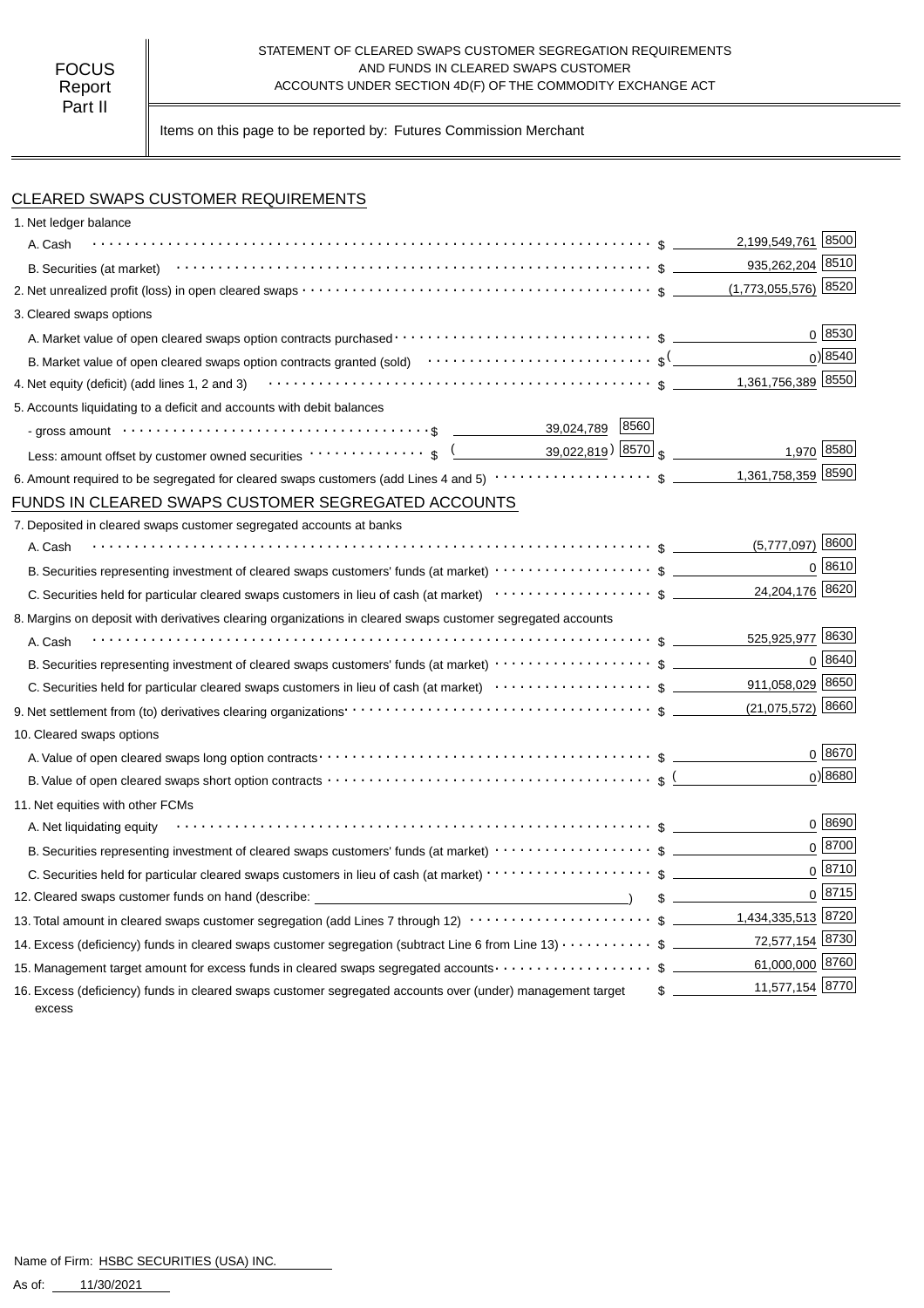| FOCUS   |  |
|---------|--|
| Report  |  |
| Part II |  |

Items on this page to be reported by a: Futures Commission Merchant

|                                                                                                                                             | 7200 |
|---------------------------------------------------------------------------------------------------------------------------------------------|------|
| 2. Funds/property in segregated accounts                                                                                                    |      |
| 7210                                                                                                                                        |      |
| 7220<br>B. Securities (at market value) contract the second securities (at market value)                                                    |      |
| C. Total funds/property in segregated accounts $\cdots \cdots \cdots \cdots \cdots \cdots \cdots \cdots \cdots \cdots \cdots \cdots \cdots$ | 7230 |
| 3. Excess (deficiency) funds in segregation (subtract Line 2C from Line 1) $\cdots \cdots \cdots \cdots \cdots \cdots \cdots$ \$            | 7240 |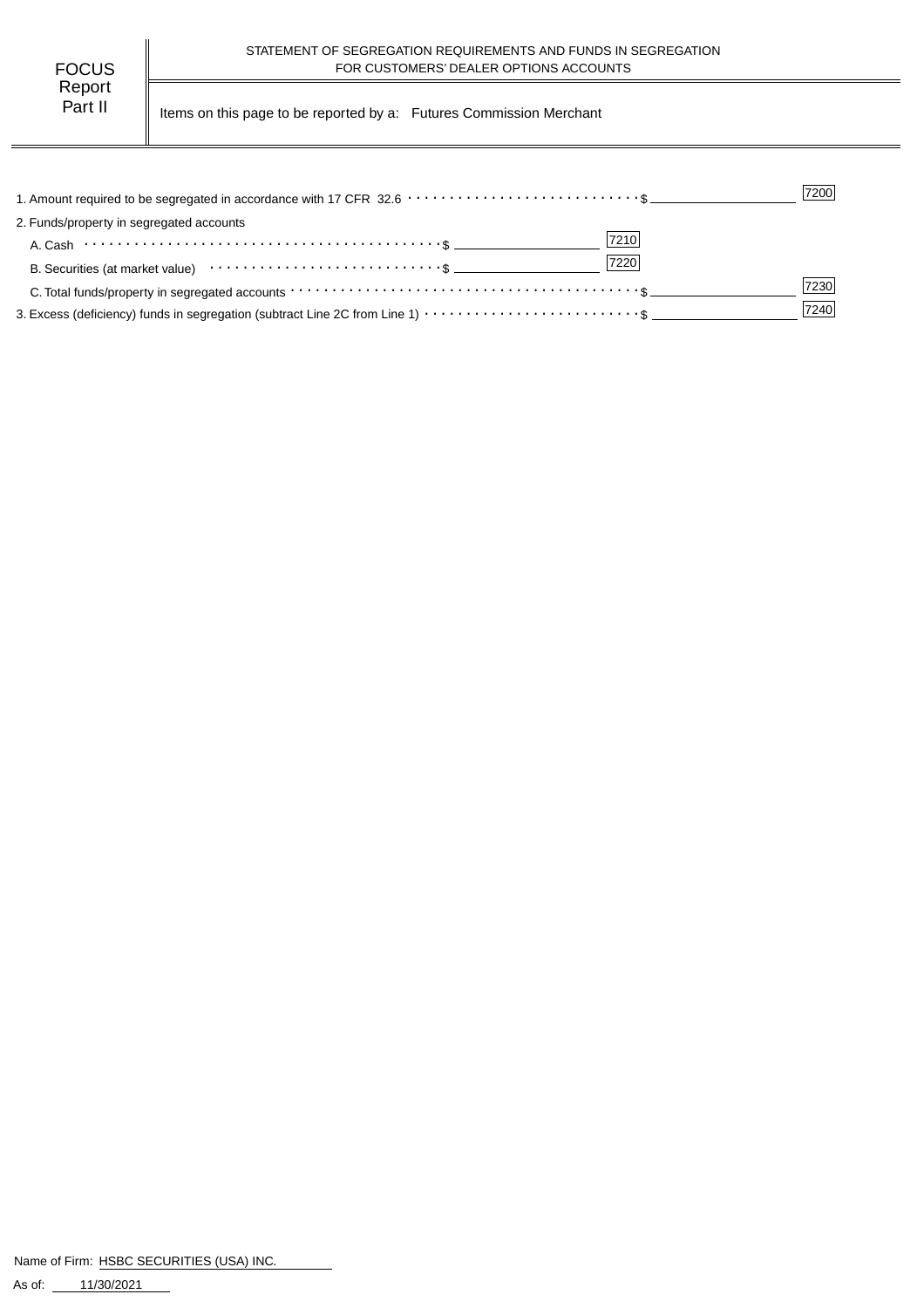### STATEMENT OF SECURED AMOUNTS AND FUNDS HELD IN SEPARATE ACCOUNTS FOR FOREIGN FUTURES AND FOREIGN OPTIONS CUSTOMERS PURSUANT TO CFTC REGULATION 30.7

Part II | Items on this page to be reported by a: Futures Commission Merchant

#### FOREIGN FUTURES AND FOREIGN OPTIONS SECURED AMOUNTS

| Amount required to be set aside pursuant to law, rule or regulation of a foreign government                                                                                                                                   |                 |                  |            |
|-------------------------------------------------------------------------------------------------------------------------------------------------------------------------------------------------------------------------------|-----------------|------------------|------------|
| or a rule of a self-regulatory organization authorized thereunder $\ldots \ldots \ldots \ldots \ldots \ldots \ldots \ldots \ldots \ldots \ldots$ .                                                                            |                 |                  | 7305       |
| 1. Net ledger balance - Foreign futures and foreign option trading - All Customers                                                                                                                                            |                 |                  |            |
| A. Cash                                                                                                                                                                                                                       |                 | 105,768,945      | 7315       |
| B. Securities (at market)                                                                                                                                                                                                     |                 | 17,899,191       | 7317       |
| 2. Net unrealized profit (loss) in open futures contracts traded on a foreign board of trade \$                                                                                                                               |                 | (10, 816, 817)   | 7325       |
| 3. Exchange traded options                                                                                                                                                                                                    |                 |                  |            |
| A. Market value of open option contracts purchased on a foreign board of trade\$                                                                                                                                              |                 |                  | 7335       |
|                                                                                                                                                                                                                               |                 | $\Omega$         | 7337       |
|                                                                                                                                                                                                                               |                 | 112,851,319 7345 |            |
| 5. Accounts liquidating to a deficit and accounts with                                                                                                                                                                        |                 |                  |            |
|                                                                                                                                                                                                                               | 52,188 7351     |                  |            |
| Less: amount offset by customer owned securities \$ (                                                                                                                                                                         | 47,303) 7352 \$ |                  | 4,885 7354 |
| 6. Amount required to be set aside as the secured amount - Net Liquidating Equity Method (add lines 4 and 5)  \$                                                                                                              |                 | 112,856,204      | 7355       |
| 7. Greater of amount required to be set aside pursuant to foreign jurisdiction (above) or line 6. [1] [1] The Summan summan summan summan summan summan summan summan summan summan summan summan summan summan summan summan |                 | 112,856,204      | 7360       |